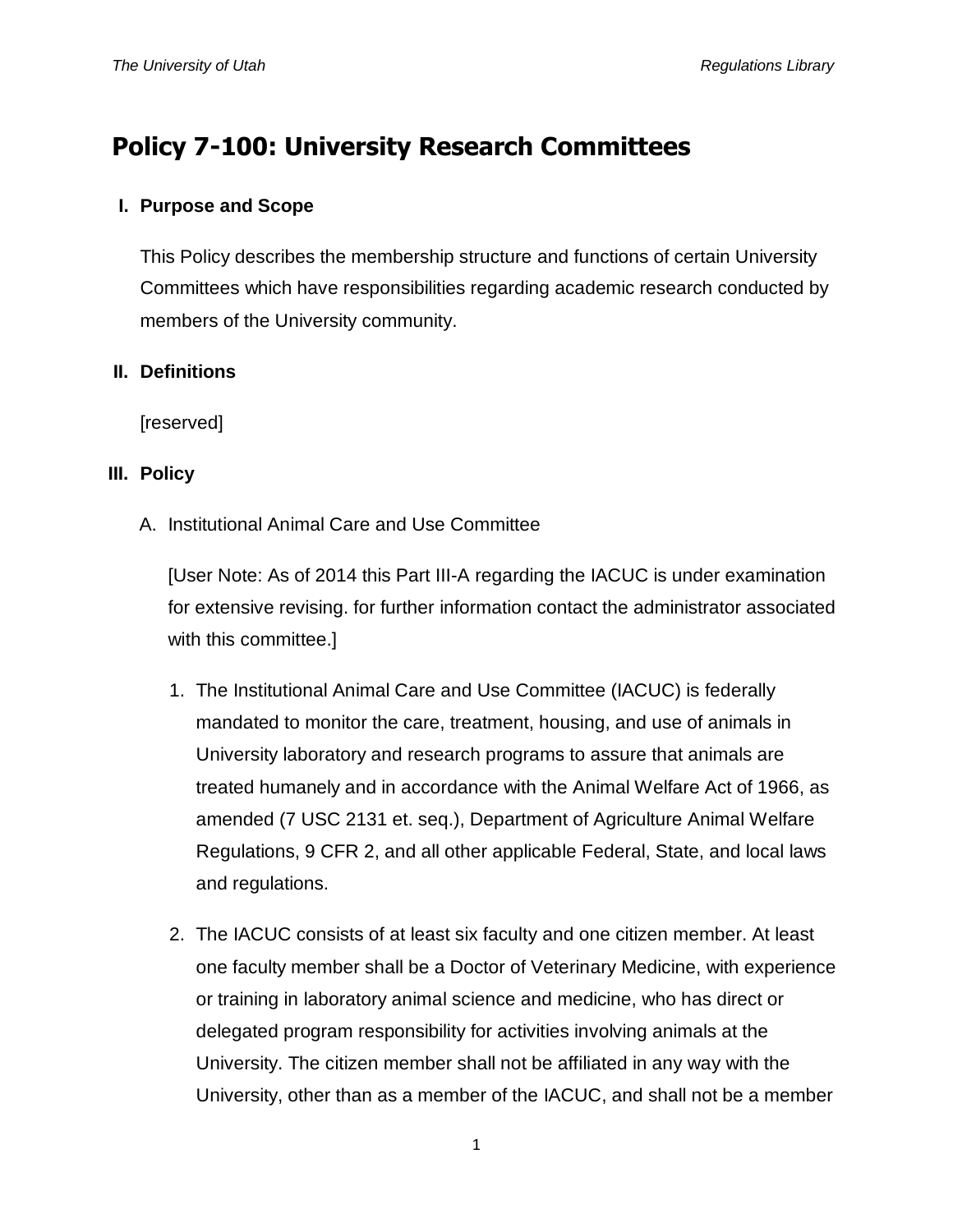of the immediate family of a person who is affiliated with the University. It is intended that the citizen member will represent general community interests in the proper care and treatment of animals. Not more than three members shall be from the same administrative unit of the University. Members shall be appointed for three-year terms by the University President, upon nomination by the Personnel and Elections Committee, with one-third of the membership changing each year. The chair of the IACUC shall be designated by the University President, upon recommendation by the Personnel and Elections Committee. The IACUC reports to the Vice President for Research.

- 3. The IACUC shall:
	- a. Review and approve, require modifications in (to secure approval), or withhold approval of proposed research and teaching activities involving the care and use of animals to insure that the proposed activities are conducted in accordance with applicable laws and regulations;
	- b. Review and approve, require modifications in (to secure approval), or withhold approval of proposed significant changes involving the care and use of animals in ongoing activities to insure that the proposed changes are in accordance with applicable laws and regulations;
	- c. At least once every six months, review the University's program(s) for humane care and use of animals;
	- d. At least every six months, inspect all University animal facilities;
	- e. Submit reports of its evaluations of the University's programs and animal facilities to the Vice President for Research;
	- f. Participate in the University's submission of an annual Animal Welfare Assurance to the Office for Protection from Research Risks, National Institutes of Health;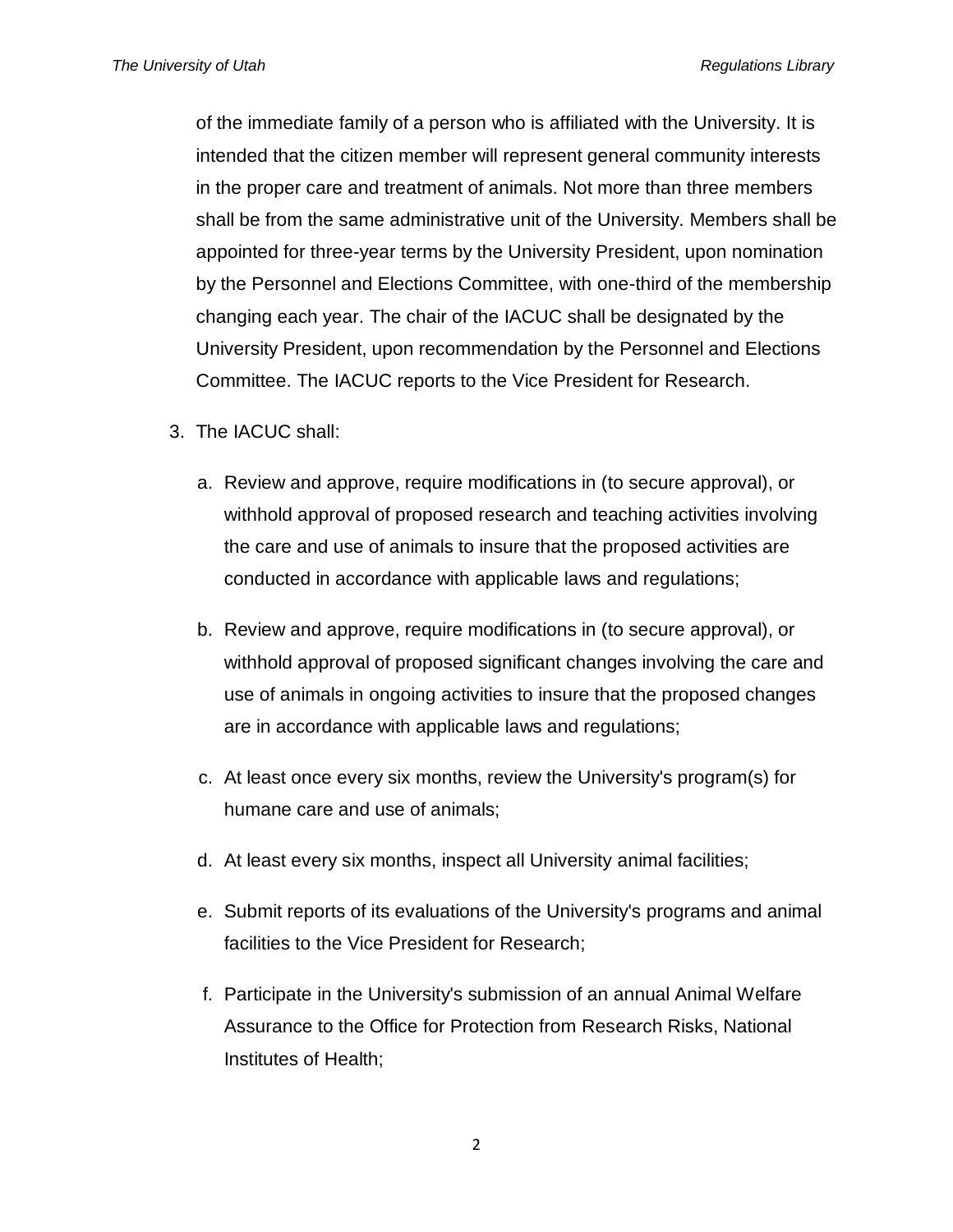- g. Review and, if warranted, investigate concerns involving the care and use of animals at the University resulting from public complaints or from reports of noncompliance received from laboratory or other University personnel;
- h. Make recommendations to the Vice President for Research regarding any aspect of the University's animal programs, facilities, or personnel training;
- i. Suspend or terminate approval of activities that are not being conducted in accordance with the IACUC's requirements or that has been associated with unexpected pain or discomfort to the animals.
- 4. No IACUC member may participate in the IACUC's initial or continuing review of any project in which the member has a conflict of interest, except to provide information requested by the IACUC.

Institutional Review Board for Research with Human Subjects

- 1. The Institutional Review Board (IRB) for Research with Human Subjects is federally mandated to monitor review and approve research involving humans as subjects in accordance with applicable law.
- 2. Each IRB panel consists of at least five members who are sufficiently qualified to execute the IRBs charge based on experience, expertise, and diversity. The IRB shall consist of members from more than one profession. IRB membership is determined consistent with federal regulations. Members shall be appointed for three-year terms. The IRB reports to the Vice President for Research.
- 3. The IRB shall:
	- a. Approve research activity, specify modifications required to secure IRB approval of the research activity, or disapprove any research activity ensure that the proposed activities are conducted in accordance with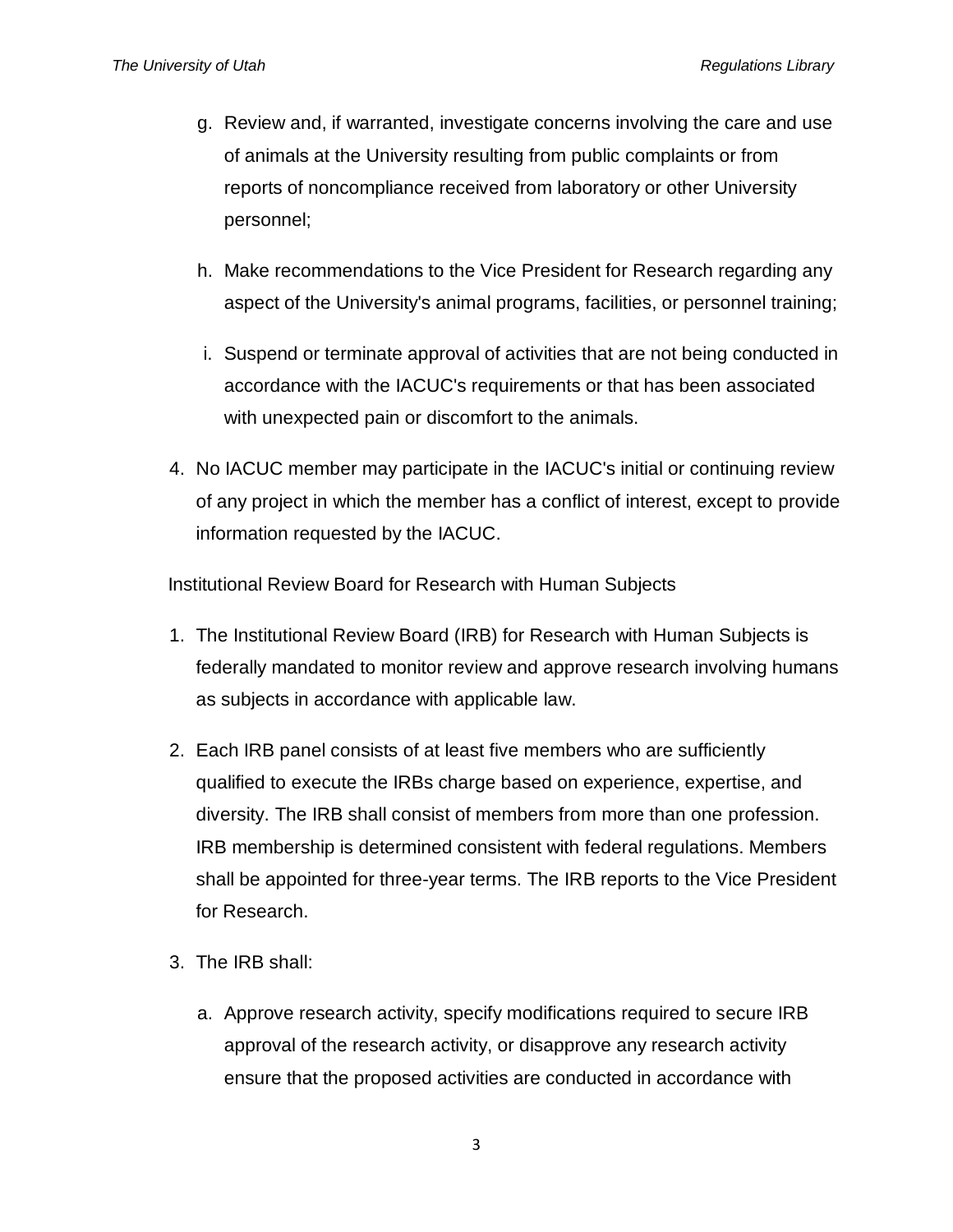applicable laws and regulations and, that the rights and welfare of the human subjects are protected,

- b. Conduct continuing review of approved protocols for purposes of renewal of the IRB approval period, at intervals appropriate to the degree of risk;
- c. Have Conduct continuing review of research involving human subjects at least once every year, and shall have authority to observe or have a third party observe the consent process and the research;
- d. Suspend or terminate approval of research that is not being conducted in accordance with the IRB's requirements or that has been associated with unexpected serious harm to subjects;
- e. Review and, if warranted, investigate concerns involving the use of human subjects at the University resulting from public complaints or from reports of noncompliance received from University personnel;
- f. Consult with the University administration as necessary regarding the Federal Wide Assurance required by the Department of Health and Human Services Office for Human Research Protections.
- 4. No IRB member may participate in the IRB's initial or continuing review of any project in which the member has a conflict of interest, except to provide information requested by the IRB.
- B. Other research-related committees. [Reserved]

Note: Parts IV-VII of this Regulation (and all other University Regulations) are Regulations Resource Information - the contents of which are not approved by the Academic Senate or Board of Trustees, and are to be updated from time to time as determined appropriate by the cognizant Policy Officer and the Institutional Policy Committee, as per Policy 1-001 and Rule 1-001.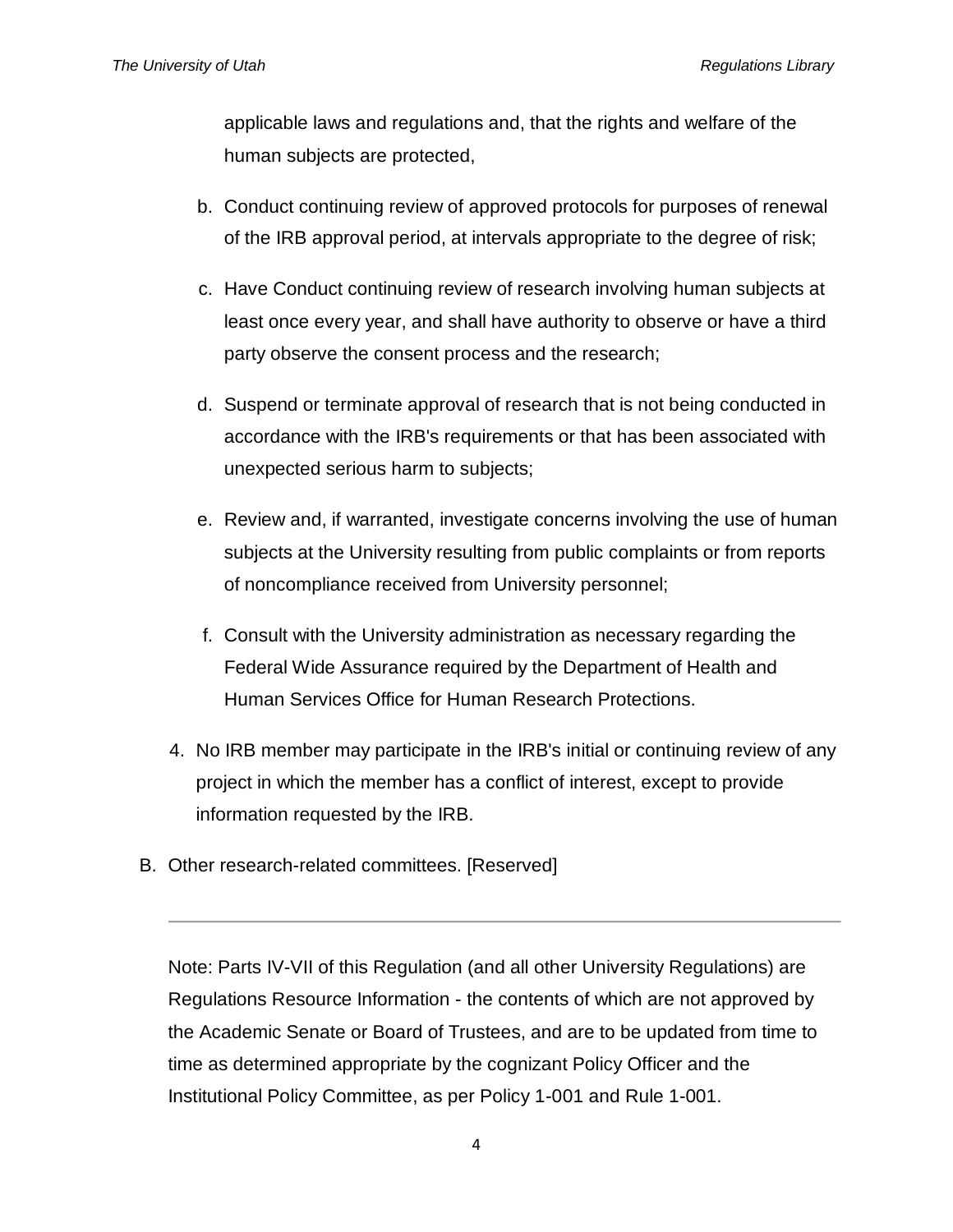## **II. Rules, Procedures, Guidelines, Forms and other Related Resources**

- A. Rules [reserved]
- B. Procedures [reserved]
- C. Guidelines [reserved]
- D. Forms [reserved]
- E. Other related resource materials [reserved]

### **III. References**

[reserved]

### **IV. Contacts**

The designated contact officials for this Policy are:

- A. Policy Owners (primary contact person for questions and advice): [Reserved]
- B. Policy Officers: Vice President for Research.

These officials are designated by the University President or delegee, with assistance of the Institutional Policy Committee, to have the following roles and authority, as provided in University Rule 1-001:

*"A 'Policy Officer' will be assigned by the President for each University Policy, and will typically be someone at the executive level of the University (i.e., the President and his/her Cabinet Officers). The assigned Policy Officer is authorized to allow exceptions to the Policy in appropriate cases...."*

*"The Policy Officer will identify an "Owner" for each Policy. The Policy Owner is an expert on the Policy topic who may respond to questions about, and provide*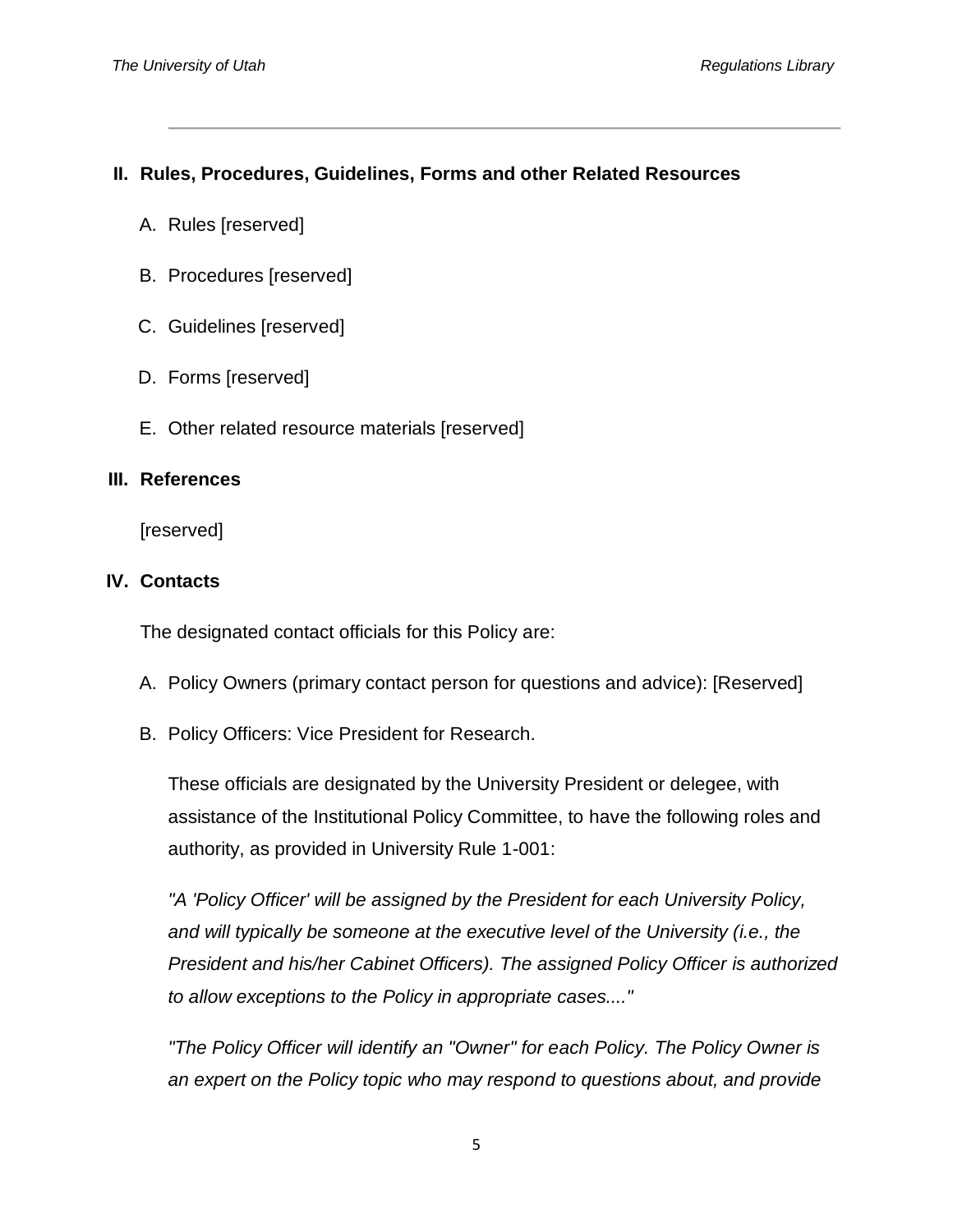*interpretation of the Policy; and will typically be someone reporting to an executive level position (as defined above), but may be any other person to whom the President or a Vice President has delegated such authority for a specified area of University operations. The Owner has primary responsibility for maintaining the relevant portions of the Regulations Library... .[and] bears the responsibility for determining which reference materials are helpful in understanding the meaning and requirements of particular Policies...."* University Rule 1-001-III-B & E

### **V. History**

Renumbering: The contents of this Policy 7-100 regarding research-related committees previously appeared as parts within another Policy, which as of 9/15/2008 was renumbered as Policy 6-300, and was formerly known as PPM 9-2, and previously as Faculty Regulations Chapter II. The contents were moved out of 6-300 and into the newly created Policy 7-100 effective May 15, 2014.

Revision History:

A. Current version: Revision 1.

Approved: Academic Senate September 8, 2014

Approved: Board of Trustees October 14, 2014

[Legislative History](http://regulations.utah.edu/research/revisions_7/Policy%207-100.R1a%20History.pdf) of Revision 1.

B. Earlier versions:

Revision 0

Approved: Academic Senate April 7, 2014

Approved: Board of Trustees April 8, 2014 with designated effective date of May 15, 2014